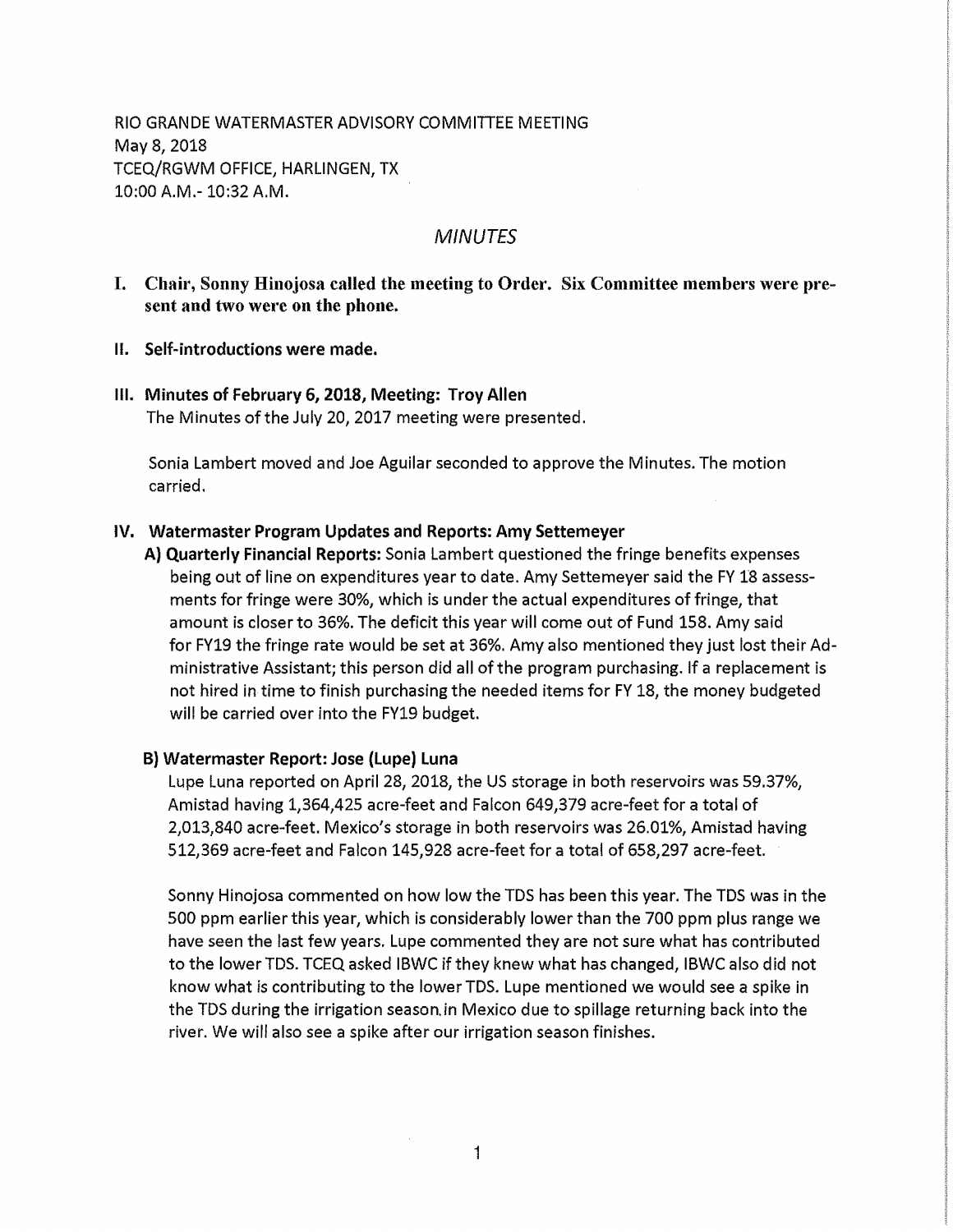RIO GRANDE WATERMASTER ADVISORY COMMITTEE MEETING May 8, 2018 TCEQ/RGWM OFFICE, HARLINGEN, TX 10:00 A.M.-10:32 A.M.

> Sonia Lambert questioned the procedure on picking up water from a district that released it upstream. Lupe replied when he started they were giving no-charge water to everyone from San Benito down. Lupe implemented an internal SOP stating "if they had additional water try to give it away as charge water first, then if no one wants the water it will be offered at no charge". If a district takes the water at charge the district that is releasing the water will be credited.

> Sonny Hinojosa questioned what happens if water shows up unexpectedly, Lupe replied TCEQ normally know if someone is releasing water. Lupe said we do have extra water in the system sometimes because IBWC is releasing over our demand at Anzalduas. IBWC sometimes releases close to 6 meters over what is ordered and as much as 8 meters under what is ordered. Lupe said TCEQ doesn't find this out until a day later when Mexico reads the gauge in Reynosa. This has been going on for a few years now. TCEQ has no control of the regulation of the gates; they only turn the order in. TCEQ has asked IBWC what do you do when you get that data showing an over or under release? lBWC replied the gates are adjusted, the problem is, there is no secondary gauging station to check the releases. This is the reason the system runs short at San Benito sometimes.

#### **V. Report on Mexico water deliveries: Amy Settemeyer**

Amy Settemeyer reported as of April 21, 2018, Mexico has delivered 898,264 acre-feet this 5-year cycle; we are in the third year of this cycle. In the third year they have delivered 114,184 acre-feet. At this point on the lineal analysis Mexico is currently 26,000 acre-feet ahead on deliveries for the third year.

# VI. El **Morillo** Drain update: **Lupe** Luna

Lupe Luna reported the drain is currently spilling less than 5 meters. This is not affecting our TDS readings that are 780 at this time.

# VII. **Public Comments and Concerns:**

None

#### **VIII. Future Meetings:**

The next meeting is scheduled for sometime in July.

# IX. Adjourn

Meeting adjourned at 10:32 a.m.